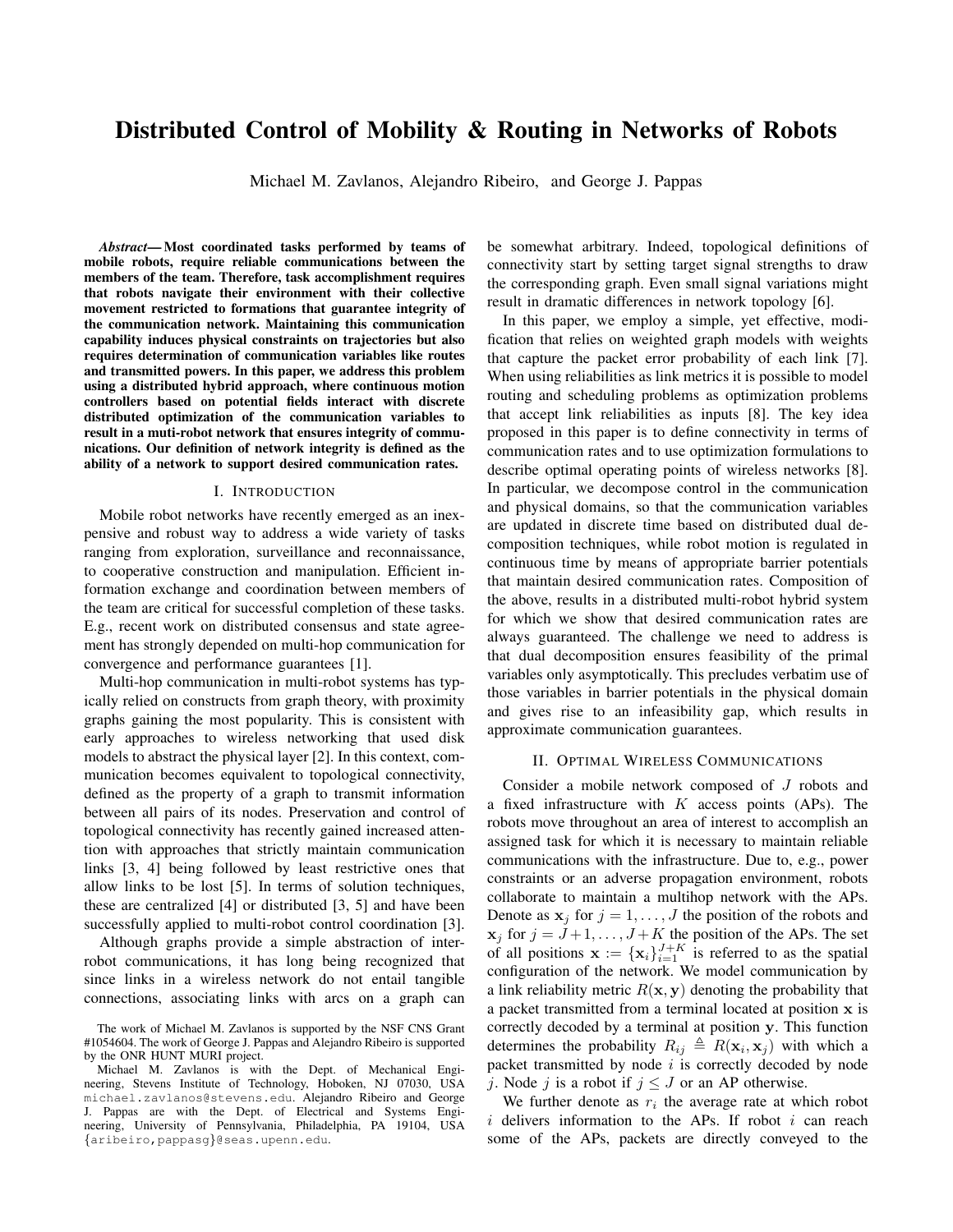

Fig. 1. Robotic network consisting of two access points (AP) and three robots (R). Shown are the packet rates  $r_i$  generated by every robot as well as the rates  $T_{ij}R(\mathbf{x}_i, \mathbf{x}_j)$  sent from robot i and successfully decoded by robot j, where  $T_{ij}$  is the probability that robot i routes packets to robot j and  $R(\mathbf{x}_i, \mathbf{x}_j)$  is the reliability of the channel between robots i and j.

corresponding AP. Otherwise, packets are routed to another robot for subsequent transmission. We model this process through the introduction of routing probabilities  $T_{ij}$  denoting the probability with which robot  $i$  selects node  $j$ , a robot or an AP, as a destination of its transmitted packets; see Fig. 1.

Between the time of their generation or arrival from another robot and their transmission packets are stored in a queue. To ensure stability of these queues it suffices to require the average rate at which packets arrive at the ith queue to be smaller than the average rate at which packets leave this queue. Thus, our interest is to determine routing probabilities  $T_{ij}$  and rates  $r_i$  that satisfy the inequality

$$
r_i + \sum_{j=1}^{J} T_{ji} R(\mathbf{x}_j, \mathbf{x}_i) \le \sum_{j=1}^{J+K} T_{ij} R(\mathbf{x}_i, \mathbf{x}_j).
$$
 (1)

Any set of variables  $\{r_i\}_{\forall i}$  and  $\{T_{ij}\}_{\forall i,j}$  that satisfy the inequalities in (1) ensures information delivery. A basic requirement is that all robots can communicate with the infrastructure APs at least at a basal rate of  $r_{i0}$  packets per time unit. When this happens we say that we have network integrity as we formally define next.

Definition 1 (Network integrity) *For configuration* x *and basal rates* r<sup>i</sup>0*, network integrity implies not only existence but also availability of rates*  $\{r_i\}_{\forall i}$  *and routing variables*  ${T_{ij}}\}_{\forall i,j}$  *for which the inequalities in* (1) *hold and*  $r_i \geq r_{i0}$ *.* 

For a given spatial configuration  $\{\mathbf x_i\}_{i=1}^{J+K}$  there might be various sets of variables that ensure network integrity. To select an element of this set we introduce strictly concave optimality criteria  $U_i(r_i)$  and  $V_{ij}(T_{ij})$  measuring the value associated with variables  $r_i$  and  $T_{ij}$  respectively. The operating point is then selected as the solution of the optimization problem

$$
P_{\mathbf{x}} = \max_{T_{ij}} \sum_{i=1}^{J} U_i(r_i) + \sum_{i=1}^{J} \sum_{j=1}^{J+K} V_{ij}(T_{ij}) \quad (2)
$$
  
s.t 
$$
r_i + \sum_{j=1}^{J} T_{ji} R(\mathbf{x}_j, \mathbf{x}_i) \le \sum_{j=1}^{J+K} T_{ij} R(\mathbf{x}_i, \mathbf{x}_j),
$$

$$
r_i \ge r_{i0}, \sum_{j=1}^{J} T_{ij} \le 1,
$$

where the constraints are required for all  $i \in \{1, \ldots, K\}$ . To ensure network integrity for configuration x, we need to find optimal routing probabilities  $T_{ij}$  that solve the optimization problem in (2). This yields basal rates  $r_{i0}$  for all terminals, while assigning the remaining resources in a manner that is optimal in terms of utilities  $U_i(r_i)$  and  $V_{ij}(T_{ij})$ .

# *A. Distributed Optimal Communication*

Solving (2) at a central designated node entails a large communication cost to convey the network's topology and disseminate the optimal operating point. This cost can be avoided by devising a distributed solution based on the separability of the Lagrangian dual of (2). To do so consider the optimal communication problem in (2), associate Lagrange multipliers  $\lambda_i$  with each of the routing constraints in (1), and define the Lagrangian as

$$
\mathcal{L}_{\mathbf{x}}(\lambda, \mathbf{T}, \mathbf{r}) = \sum_{i=1}^{J} U_i(r_i) + \sum_{i=1}^{J} \sum_{j=1}^{J+K} V_{ij}(T_{ij}) + \lambda_i \left[ \sum_{j=1}^{J+K} T_{ij} R(\mathbf{x}_i, \mathbf{x}_j) - T_{ji} R(\mathbf{x}_j, \mathbf{x}_i) - r_i \right].
$$
 (3)

The dual function is then defined as the maximum of the Lagrangian with respect to primal variables, i.e.,

$$
g_{\mathbf{x}}(\boldsymbol{\lambda}) = \operatorname{argmax}_{r_i \ge r_{i0}} \sum_{j=1}^{J} T_{ij} \le 1} \mathcal{L}_{\mathbf{x}}(\boldsymbol{\lambda}, \mathbf{T}, \mathbf{r}). \tag{4}
$$

The dual problem is finally defined as the minimization of the dual function,  $D_x = \min_{\lambda > 0} g_x(\lambda)$ . Since for fixed spatial configurations  $x$ , the problem in  $(2)$  is convex it holds that  $D_x = P_x$  implying that we can work with the dual problem in lieu of the primal problem in (2). In particular, a distributed algorithm can be obtained by implementing gradient descent in the dual domain.

To implement dual gradient descent we compute the gradient of the dual function using primal Lagrangian maximizers, see e.g., [9]. For given  $\lambda$  define the primal Lagrangian maximizers as

$$
\{r_i(\boldsymbol{\lambda})\}_{\forall i}, \{T_{ij}(\boldsymbol{\lambda})\}_{\forall i,j} := \operatorname*{argmax}_{\substack{r_i \geq r_{i0}, \\ \sum_{j=1}^J T_{ij} \leq 1}} \mathcal{L}_{\mathbf{x}}(\boldsymbol{\lambda}, \mathbf{T}, \mathbf{r}).
$$
 (5)

The components of the dual function's gradient are then given by the constraint slack associated with  $\{r_i(\lambda)\}\forall i$  and  ${T_{ij}(\lambda)}\}_{\forall i,j}$ , i.e.,

$$
[\nabla g_{\mathbf{x}}(\boldsymbol{\lambda})]_i = \sum_{j=1}^{J+K} T_{ij}(\boldsymbol{\lambda}) R(\mathbf{x}_i, \mathbf{x}_j) - T_{ji}(\boldsymbol{\lambda}) R(\mathbf{x}_j, \mathbf{x}_i) - r_i(\boldsymbol{\lambda}).
$$
\n(6)

A key observation here is that the Lagrangian in (3) can be written as a sum of local Lagrangians that depend only on variables  $r_i$  and  $\{T_{ij}\}\forall i$ . Indeed, it suffices to reorder terms in (3) to realize that upon defining local Lagrangians

$$
\mathcal{L}_i(\lambda, \mathbf{T}, \mathbf{r}) = U_i(r_i) - \lambda_i r_i + \sum_{j=1}^{J+K} T_{ij} R(\mathbf{x}_i, \mathbf{x}_j) (\lambda_i - \lambda_j),
$$
\n(7)

it is possible to write

$$
\mathcal{L}(\lambda, \mathbf{T}, \mathbf{r}) = \sum_{i=1}^{J} \mathcal{L}_i(\lambda, \mathbf{T}, \mathbf{r}).
$$
 (8)

The local Lagrangian  $\mathcal{L}_i(\lambda, \mathbf{T}, \mathbf{r})$  is defined so that all summands of the global Lagrangian  $\mathcal{L}(\lambda, \mathbf{T}, \mathbf{r})$  that involve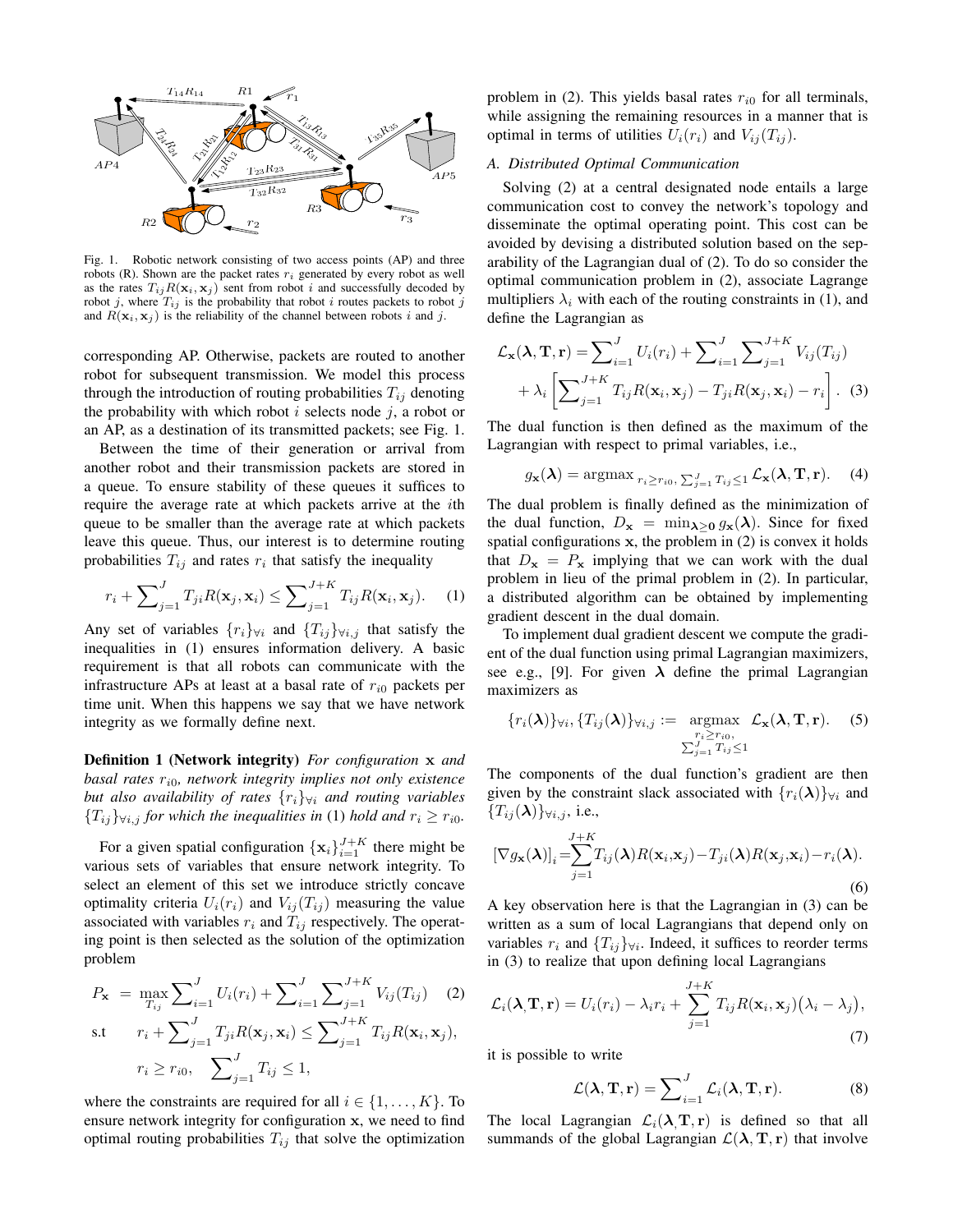primal variables  $r_i$  and  $\{T_{ij}\}_{j=1}^{J+K}$  for given i appear in, and only in,  $\mathcal{L}_i(\lambda, \mathbf{T}, \mathbf{r})$  [cf. (3) and (7)]. Therefore, to find the variables  $r_i(\lambda)$  and  $\{T_{ij}(\lambda)\}_{j=1}^{J+K}$  that maximize the global Lagrangian as per (5) it suffices to find the arguments that maximize the local Lagrangian in (7).

Introduce now an index  $n$  and consider times  $t_n$  at which variables are updated. We can use the observation in (9) to write the following distributed gradient descent algorithm for the dual function:

**Primal iteration** For given Lagrange multipliers  $\lambda(t_n)$ compute Lagrangian maximizers  $r_i(t_n)$  and  $\{T_{ij}(t_n)\}_{j=1}^{J+K}$ as

$$
r_i(t_n), \{T_{ij}(t_n)\}_{j=1}^{J+K} = \underset{\substack{r_i \ge r_{i0}, \\ \sum_{j=1}^J T_{ij} \le 1}}{\text{argmax}} \mathcal{L}_i(\lambda(t_n), \mathbf{T}, \mathbf{r}). \quad (9)
$$

**Dual Iteration.** Use the primal variables  $r_i(t_n)$  and  ${T_{ij}(t_n)}_{j=1}^{J+K}$  in (9) to update the dual variables as

$$
\lambda_i(t_{n+1}) = P\bigg[\lambda_i(t_n) - \left(\sum_{j=1}^{J+K} T_{ij}(t_n) R(\mathbf{x}_i, \mathbf{x}_j) - T_{ji}(t_n) R(\mathbf{x}_j, \mathbf{x}_i) - r_i(t_n)\right]\bigg]
$$
\n(10)

where the operator  $P[\cdot]$  denotes projection on the nonnegative reals.

Letting variables  $r_i(t_n)$ ,  $\{T_{ij}(t_n)\}_{j=1}^{J+K}$ , and  $\lambda_i(t_n)$  be associated with terminal i, algorithm  $(9)$ - $(10)$  can be implemented in a distributed manner. The maximization in (9) requires access to local multipliers  $\lambda_i$  and multipliers  $\lambda_j$  from those terminals for which  $R(\mathbf{x}_i, \mathbf{x}_j) \neq 0$ . Since these terminals can communicate with  $i$ , these multipliers can be conveyed to let  $i$  compute its primal variables of interest. Likewise, the dual update in (10) requires access to local primal variables  ${T_{ij}(t_n)}_{j=1}^{J+K}$  and primal variables from terminals that can communicate directly with i.

## III. DISTRIBUTED MOTION & COMMUNICATION **CONTROL**

In Section II, we showed that for fixed robot position  $x_i$ , the reliabilities  $R(\mathbf{x}_i, \mathbf{x}_j)$  are fixed and the problem in (2) attains a simple convex form. However, this is not the case for mobile robots that are supposed to move to accomplish their assigned task. In particular, we consider single integrator robots whose positions  $x_i(t)$  react to control inputs  $\mathbf{u}_i(t)$  according to the first order differential equations

$$
\dot{\mathbf{x}}_i(t) = \mathbf{u}_i(t; \sigma_i(t_n)), \quad \forall \ t \in [t_n, t_{n+1}), \tag{11}
$$

for all  $i = 1, \ldots, J$ , where

$$
\sigma_i(t) = \left\{ r_i(t), \{ T_{ij}(t) \}_{j=1}^{J+K} \right\} \cup \{ T_{ji}(t) \}_{j=1}^{J}
$$

denotes the collection of communication variables that are either locally computed at robot  $i$  by the primal-dual iteration (9)–(10), i.e., the rates  $r_i(t)$  and routes  $\{T_{ij}(t)\}_{j=1}^{J+K}$ , or are received by robot i's neighbors via communication, i.e., the routes  ${T_{ji}(t)}_{j=1}^J$ . In (11),  ${T_{n}}_{n=0}^{\infty}$  denotes the sequence of time instants when these updates and receptions take place. In the above formulation, the communication variables and Lagrange multipliers are piecewise constant functions of time, so that  $T_{ij}(t) = T_{ij}(t_n)$ ,  $r_i(t) = r_i(t_n)$  and  $\lambda_i(t) = \lambda_i(t_n)$  for all  $t \in [t_n, t_{n+1})$  and all indices i and j, and so is the switching signal  $\sigma_i(t)$ . To the contrary, the channel reliabilities  $R(\mathbf{x}_i(t), \mathbf{x}_j(t))$  are continuous functions of time that depend on the robot positions  $x(t)$  in (11).

To design motion controllers  $\mathbf{u}_i(t; \sigma_i(t_n))$  for the robots, we classify them in "leaders" and "relays" so that leaders are assigned a task that they need to complete, while relays only relay the information that the leaders generate in the network. Let  $\hat{\phi}_i : \mathbb{R}^{Jd} \to \mathbb{R}_+$  be an artificial potential function with

$$
\hat{\phi}_i(t;\sigma_i(t_n)) \triangleq \begin{cases} \frac{\gamma_i(t)}{\beta_i(t;\sigma_i(t_n))}, & \text{if } i \text{ is a leader robot} \\ \frac{1}{\beta_i(t;\sigma_i(t_n))}, & \text{if } i \text{ is a relay robot} \end{cases},
$$

where  $\gamma_i : \mathbb{R}^d \to \mathbb{R}_+$  is a *task potential* that drives, for example, a leader robot to its target and  $\beta_i : \mathbb{R}^{Jd} \to \mathbb{R}_+$ with

$$
\beta_i(t; \sigma_i(t_n)) \triangleq \sum_{j=1}^{J+K} T_{ij}(t_n) R(\mathbf{x}_i(t), \mathbf{x}_j(t)) \qquad (12)
$$

$$
-\sum_{j=1}^{J} T_{ji}(t_n) R(\mathbf{x}_j(t), \mathbf{x}_i(t)) - r_i(t_n)
$$

is a potential that measures satisfaction of the queue balance constraint associated with the queue at robot *i*. Since  $\hat{\phi}_i$  can grow unbounded as the queue balance constraints tend to become violated, i.e., as  $\beta_i \rightarrow 0$ , we further introduce a diffeomorphism  $\psi : [0, \infty] \to [0, 1]$  with  $\psi(y) = y/(1 + y)$ that "squashes" the image of  $\hat{\phi}_i$  from  $[0,\infty]$  to  $[0,1]$ . Let  $\phi_i : \mathbb{R}^{J\bar{d}} \to [0,1]$  denote the resulting potential such that

$$
\phi_i = \psi \circ \hat{\phi}_i = \begin{cases} \frac{\gamma_i}{\gamma_i + \beta_i}, & \text{if } i \text{ is a leader robot} \\ \frac{1}{1 + \beta_i}, & \text{if } i \text{ is a relay robot} \end{cases}, \quad (13)
$$

and for every robot  $i$ , whether a leader or a relay, let

$$
\mathbf{u}_i(t;\sigma_i(t_n)) = -k \nabla_{\mathbf{x}_i} \phi_i(t;\sigma_i(t_n)),\tag{14}
$$

for all  $t \in [t_n, t_{n+1})$ , denote the control law, where  $k > 0$ is a positive gain to regulate the robot speed.

## *A. Distributed Integration*

The proposed distributed primal-dual iteration (9)–(10) to solve problem (2) only ensures feasibility of the primal variables in the limit, which presents practical difficulties in ensuring that  $\beta_i > 0$  in (12) without bringing the system (robots) to an almost complete halt. For this, we propose an integration scheme where the queue balance constraints (1) are satisfied *approximately*, with some bounded error.

Problem 1 *Determine a sequence of communication vari*ables  $\{\sigma_i(t_n)\}_{n=0}^{\infty}$  and a set of distributed motion controllers  $\mathbf{u}_i(t; \sigma_i(t_n))$  *for all robots i so that communication rates*  $r_i(t)$  approximately exceed  $r_{i0}$  along the trajectories of the *closed loop system* (11)*, at all times.*

In other words, Problem 1 implies that  $r_i(t) \ge r_{i0} - e_i(t_n)$ for all time  $t \geq 0$  and for a small positive error  $e_i(t_n)$ 0 that, in general, may depend on the sequence  $\{t_n\}_{n=0}^{\infty}$ .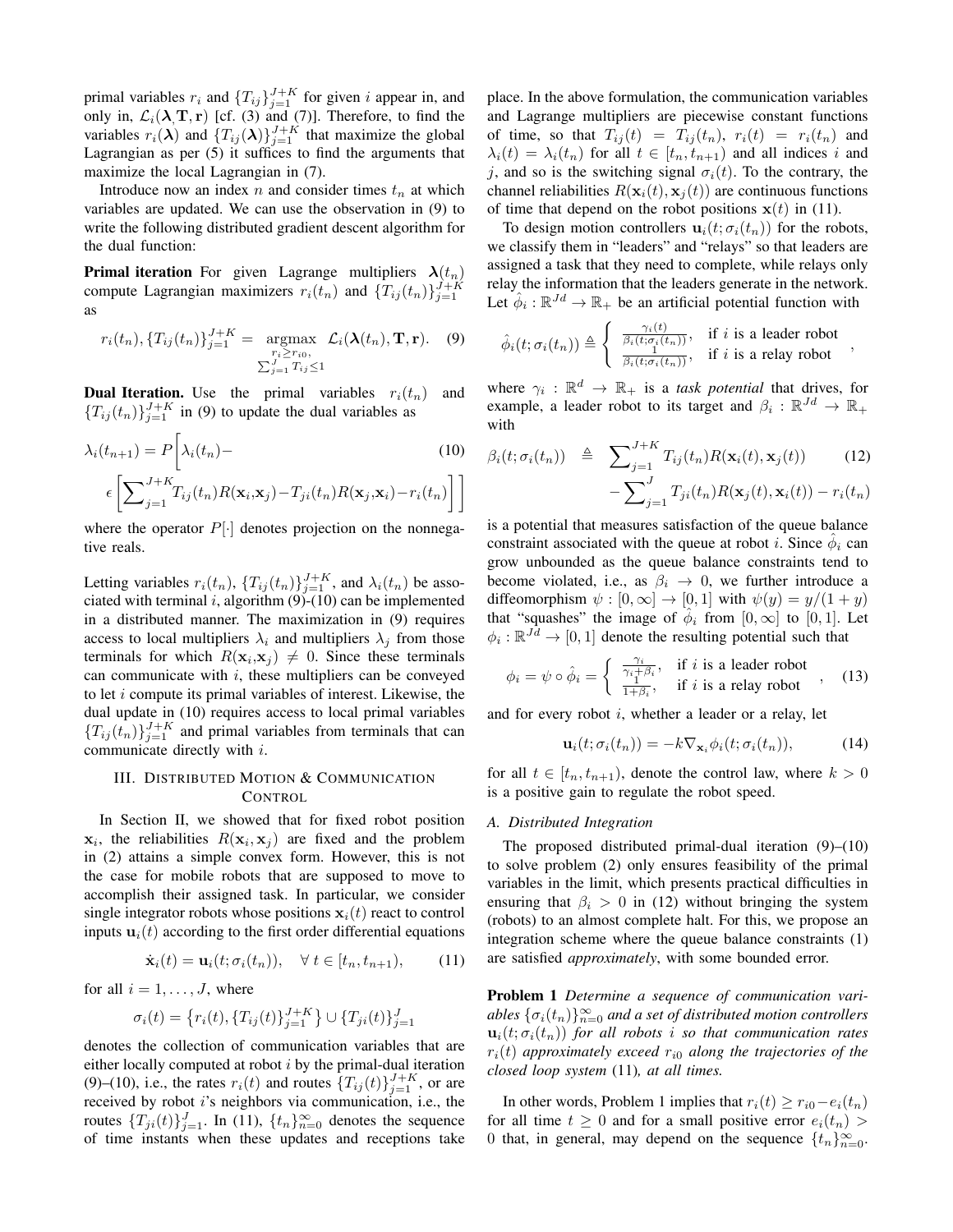The error  $e_i(t_n) > 0$  essentially captures the feasibility gap in the queue balance constraints (1) after a single primaldual iteration (9)–(10) at time  $t_n$ . This feasibility gap is also introduced in the motion controllers  $\mathbf{u}_i(t; \sigma_i(t_n))$  defined in (14) via the barrier potential functions

$$
\tilde{\beta}_i(t; \sigma_i(t_n)) \triangleq \beta_i(t; \sigma_i(t_n)) + e_i(t_n), \tag{15}
$$

where  $\beta_i(t; \sigma_i(t_n))$  is defined as in (12). Integration of the closed loop system  $(11)$ – $(14)$  for motion control with the primal-dual iterations (9)–(10) for optimal communication leads to a distributed motion and communication control algorithm. The algorithm consists of the primal-dual iteration (9)–(10) that updates the communication variables, and an update in the robot positions via the closed loop system (11)– (14). At times  $\{t_n\}_{n=0}^{\infty}$  communication between neighbors takes place to provide robots with the variables that are necessary in their updates.

### IV. ALGORITHM PERFORMANCE

To simplify presentation introduce a vector t stacking the rows of the transmission probability matrix T and a matrix  $A_x$  with dimensions  $J \times J(J + K)$  so as to write the constraints in (1) as  $A_x t - r \ge 0$ . Using this definition we can rewrite (2) as

$$
P_{\mathbf{x}} = \max f_0(\mathbf{r}, \mathbf{t}), \quad \text{s.t. } \mathbf{A}_{\mathbf{x}} \mathbf{t} - \mathbf{r} \ge \mathbf{0}, \qquad (16)
$$

where constraints  $r_i \ge r_{i0}$  and  $\sum_{j=1}^{J} T_{ij} \le 1$  are implicit. Similarly, we using this notation we can rewrite the optimal distributed communication algorithm in (9) and (10) as

$$
\mathbf{t}(t_n), \mathbf{r}(t_n) = \operatorname{argmax} \mathcal{L}_i(\mathbf{\lambda}(t_n), \mathbf{t}, \mathbf{r}),
$$

$$
\mathbf{\lambda}(t_{n+1}) = P\left[\mathbf{\lambda}(t_n) - \epsilon \left(\mathbf{A}_{\mathbf{x}(t_n)} \mathbf{t}(t_n) - \mathbf{r}(t_n)\right)\right].
$$
 (17)

In a static setting, i.e., for fixed robot positions, dual variables  $\lambda(t_n)$  approach the optimal multipliers  $\lambda^*_{\mathbf{x}(t_n)}$ . Provided some technical conditions, convergence of the primal variables  $t(t_n)$  and  $r(t_n)$  to the optimal network operating point  $\mathbf{t}^*_{\mathbf{x}(t_n)}, \mathbf{r}^*_{\mathbf{x}(t_n)}$  follows as a consequence [9]. In the dynamic setting considered here, the primal and dual variable updates in (17) bring the network closer to its optimal operating point. However when terminals move as per  $(11)$ – $(14)$ , the optimal operating point drifts away towards  $\mathbf{t}^*_{\mathbf{x}(t_{n+1})}, \mathbf{r}^*_{\mathbf{x}(t_{n+1})}$ . Our goal is to determine the optimality of the operating point  $\mathbf{t}(t_n)$ ,  $\mathbf{r}(t_n)$  with respect to the optimal operating point  $\mathbf{t}^*_{\mathbf{x}(t_n)}, \mathbf{r}^*_{\mathbf{x}(t_n)}$  for the current team configuration  $\mathbf{x}(t_n)$ .

Characterizing operating point  $\mathbf{t}(t_n)$ ,  $\mathbf{r}(t_n)$  concerns determination of feasibility and optimality. Throughout the subsequent analysis we make the following assumptions on the dual functions  $g_{\mathbf{x}}(\lambda)$ :

(A1) The dual functions  $g_{\mathbf{x}}(\lambda)$  are strongly convex for all  $x$  with strong convexity parameter  $m$ ,

$$
g_{\mathbf{x}}(\boldsymbol{\mu}) \ge g_{\mathbf{x}}(\boldsymbol{\lambda}) + \nabla g_{\mathbf{x}}(\boldsymbol{\lambda})^T (\boldsymbol{\mu} - \boldsymbol{\lambda}) + \frac{m}{2} \|\boldsymbol{\lambda} - \boldsymbol{\mu}\|^2. \tag{18}
$$

(A2) The gradients of the dual functions  $g_{\mathbf{x}}(\lambda)$  are Lipschitz continuous with Lipschitz constant M

$$
\|\nabla g_{\mathbf{x}}(\boldsymbol{\lambda}) - \nabla g_{\mathbf{x}}(\boldsymbol{\mu})\| \le M \|\boldsymbol{\lambda} - \boldsymbol{\mu}\|.
$$
 (19)

(A3) The 2-norm of the dual gradients  $\nabla g_{\mathbf{x}}(\lambda)$  are uniformly bounded for all  $\lambda$  and all x,

$$
\|\nabla g_{\mathbf{x}}(\boldsymbol{\lambda})\| \le G_{\text{max}}.\tag{20}
$$

(A4) The 1-norm of the optimal Lagrange multipliers  $\lambda_x^*$ are uniformly bounded for all x

$$
\|\lambda_{\mathbf{x}}^*\|_1 \le \lambda_{\max}.\tag{21}
$$

These assumptions are mild, technical, and commonly required in the analysis of gradient descent algorithms. Since the iteration in (17) implements dual gradient descent, the main result in this section describes the distance between the current Lagrange multiplier  $\lambda(t_n)$  and the current optimal Lagrange multiplier  $\lambda^*_{\mathbf{x}(t_n)}$  as stated next <sup>1</sup>.

**Theorem 1** Let  $\mathbf{x}(t_n)$  denote the configuration at iteration  $n$ ,  $\lambda^{*}_{\mathbf{x}(t_n)}$  the corresponding optimal dual variable and  $\lambda(t_n)$ *the dual iterate obtained through iterative application of* (17)*.* Assume the step size in (17) is bounded as  $\epsilon \leq 1/M$ *and that the difference between reliabilities at subsequent configurations is absolutely bounded by*  $\delta > 0$ , *i.e.*,

$$
|R_{ij}(\mathbf{x}(t_{n+1})) - R_{ij}(\mathbf{x}(t_n))| \le \delta.
$$
 (22)

*If assumptions (A1)-(A4) hold, the distance between the dual* iterate  $\hat{\bm{\lambda}}(t_n)$  and the optimal multiplier  $\bm{\lambda}^*_{\mathbf{x}(t_n)}$  satisfies

$$
\|\boldsymbol{\lambda}(t_n) - \boldsymbol{\lambda}^*_{\mathbf{x}(t_n)}\| \leq \beta^n \|\boldsymbol{\lambda}(t_0) - \boldsymbol{\lambda}^*_{\mathbf{x}(t_0)}\| + \frac{2\lambda_{\max} J}{m(1-\beta)}\delta, (23)
$$

*where the constant*  $\beta$  *is defined as*  $\beta := \sqrt{1/(1 + m\epsilon)}$ .

Theorem 1 dictates that dual iterates  $\lambda(t_n)$  converge linearly to a neighborhood of the optimal multiplier  $\lambda^*_{\mathbf{x}(t_n)}$ . The volume of this neighborhood is determined by problemspecific constants and can be made arbitrarily small by reducing  $\delta$ , which can be controlled by modulating the velocity of the robots. Results of interest for the primal variables follow as corollaries of the result in Theorem 1. The feasibility gap of  $\mathbf{t}(t_n)$ ,  $\mathbf{r}(t_n)$  is bounded in Corollary 1 and a similar bound for the optimality gap is presented in Corollary 2.

Corollary 1 *With the hypotheses and definitions of Theorem 1, the norm of the constraint violation can be bounded as*

$$
||P(\mathbf{r}(t_n) - \mathbf{A}_{\mathbf{x}(t_n)}\mathbf{t}(t_n))|| \leq M\beta^n ||\mathbf{\lambda}(t_0) - \mathbf{\lambda}_{\mathbf{x}(t_0)}^*||
$$
  
+ 
$$
\frac{2M\lambda_{\max}J}{m(1-\beta)}\delta.
$$
 (24)

**Corollary 2** Let  $f_0(t_n) := f_0(\mathbf{t}(t_n), \mathbf{r}(t_n))$  denote the pri*mal objective corresponding to the communication variables* at time  $t_n$ . With the same hypotheses and definitions of *Theorem 1, the optimality gap can be bounded as*

$$
P_{\mathbf{x}(t_n)} - f_0(t_n) \leq (G_{\max} + \lambda_{\max} M)\beta^n ||\mathbf{\lambda}(t_0) - \mathbf{\lambda}^*_{\mathbf{x}(t_0)}||
$$
  
+ 
$$
\frac{2(G_{\max} + \lambda_{\max} M)\lambda_{\max} J}{m(1 - \beta)} \delta
$$
 (25)

<sup>1</sup>Proofs are available in the journal version of this paper.